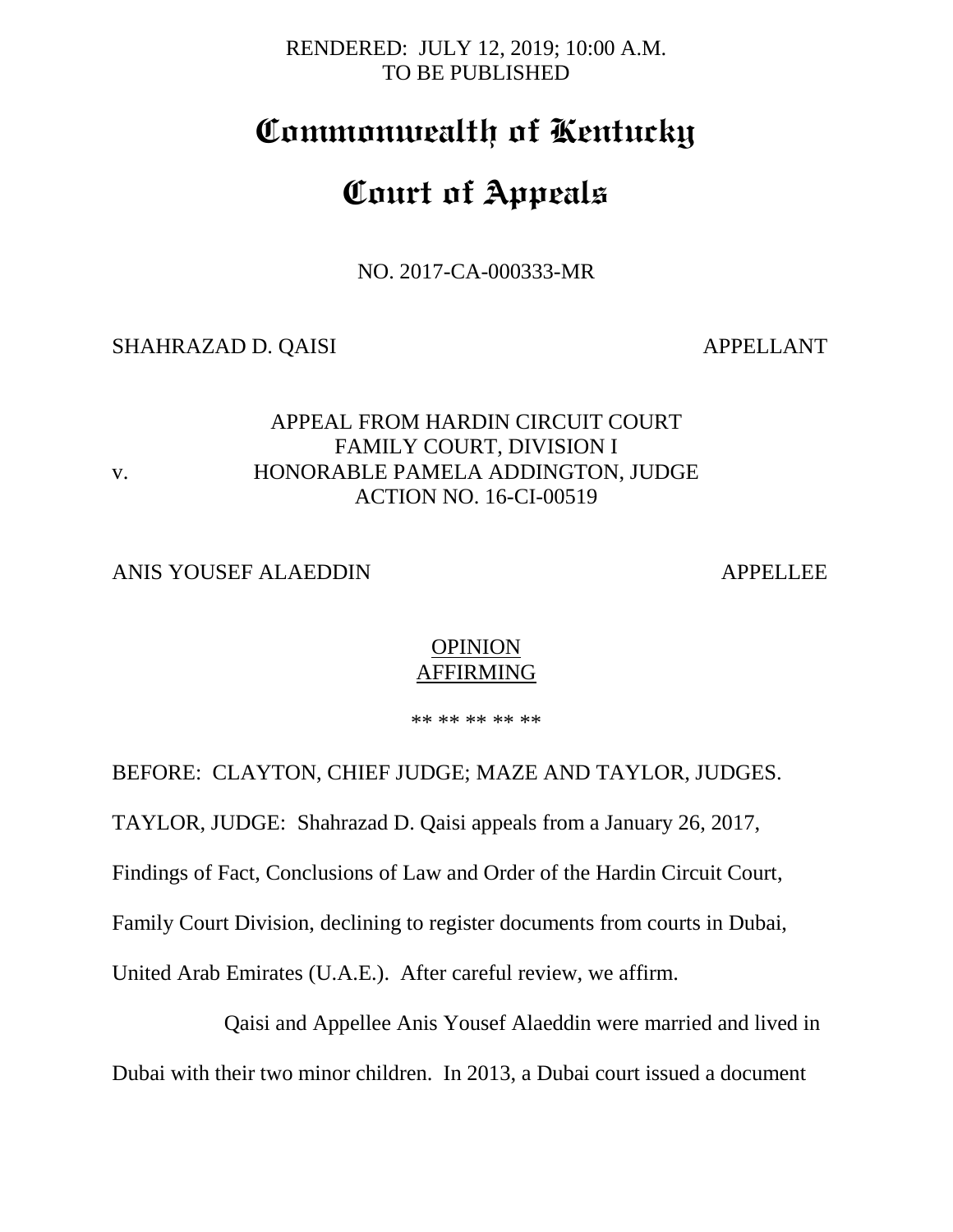styled a "divorce certificate."<sup>1</sup> That same year, the court issued a document memorializing an agreement between the parties whereby "[t]he custody of the children . . . shall be proved for the Second Party [Qaisi]." Dubai Courts Document 37/2013 at 1. The document does not explain the precise meaning of custody being "proved for" Qaisi, nor did the parties cite Dubai, U.A.E., authority to explain the phrase. In early 2016, a Dubai court issued a document approving an amended agreement between the parties whereby the children were designated to live with Qaisi while Alaeddin "shall not claim custody until the sons reach the legal age." Dubai Courts Document 154/2015 at 2. The document does not specify the "legal age," nor have the parties cited clarifying Dubai, U.A.E., authority.

In March 2016, Qaisi, who had moved from Dubai to Kentucky, filed a petition asking the Hardin Family Court to register those three Dubai documents described above. Presumably, the petition was filed to enforce the custody and support provisions therein. Alaeddin made a limited appearance to object to the petition. Thereafter, the family court scheduled a hearing for October 2016. No testimony was presented at the hearing; instead, the trial court ordered the parties to submit briefs on whether the Dubai documents could properly be registered in Kentucky as a foreign decree. Without citing to any authority to buttress his

 $\overline{a}$ 

 $<sup>1</sup>$  The original Dubai court documents are written in Arabic, but no party has objected to the</sup> accuracy of the English translation submitted by Shahrazad D. Qaisi.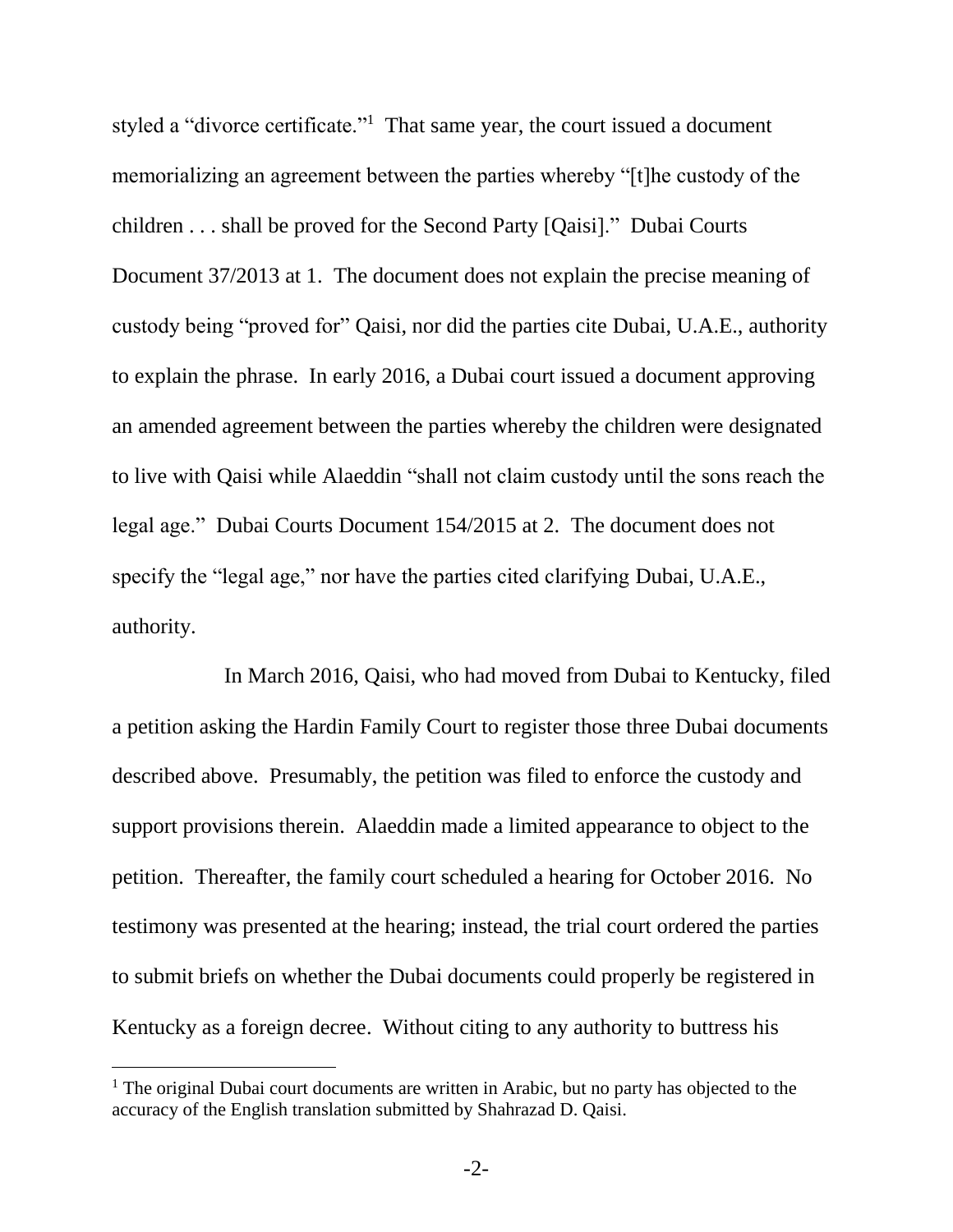position, Alaeddin's brief below asserted that "in Dubai, a mandate exists that small children initially are in the custody of their mother, but when a male child turns 8, custody is then automatically transferred to the father to finish his rearing."<sup>2</sup> In Qaisi's reply brief below, she disagreed – again without citation to relevant authority – arguing that "Dubai does follow the . . . 'best interest of the child' standard. . . . No blanket law exists about custody transferring to the father at a particular age."<sup>3</sup>

On January 26, 2017, the family court issued Findings of Fact, Conclusions of Law and Order declining to register the Dubai documents. The court noted the documents did not contain an express grant of custody nor did the record show whether the Dubai court had considered the best interest of the children. Thus, the court concluded "there is insufficient evidence for this Court to conclude that this document [sic] utilized the . . . best interest standard, [so] this Court finds that this is a violation of the fundamental principles of human rights under the laws of the Commonwealth of Kentucky . . . ." Findings of Fact, Conclusions of Law and Order at 4-5. This appeal followed.

Recognition of a child custody determination from a foreign country is governed by Kentucky Revised Statutes (KRS) 403.806, which is part of the

l

<sup>2</sup> Record on appeal at 41-42.

<sup>&</sup>lt;sup>3</sup> Record on appeal at 47-48.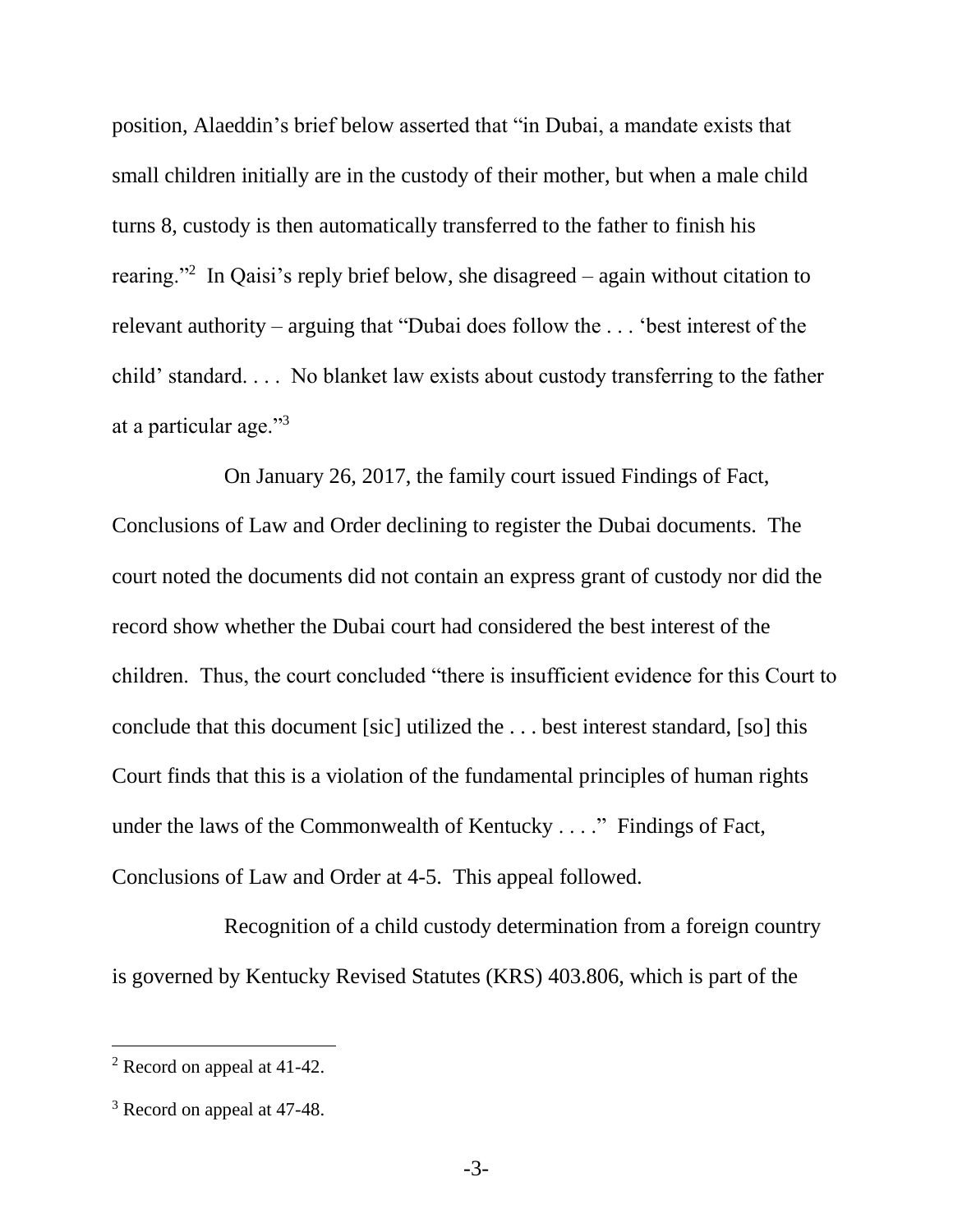Uniform Child Custody Jurisdiction and Enforcement Act (UCCJEA). KRS

403.806 provides in its entirety as follows:

(1) A court of this state shall treat a foreign country as if it were a state of the United States for the purpose of applying Articles 1 and 2 [of the UCCJEA].

(2) Except as otherwise provided in subsection (3) of this section, a child custody determination made in a foreign country under factual circumstances in substantial conformity with the jurisdictional standards of KRS 403.800 to 403.880 shall be recognized and enforced under Article 3 [of the UCCJEA].

(3) A court of this state need not apply KRS 403.800 to 403.880 if the child custody law of a foreign country violates fundamental principles of human rights.

As the party seeking relief, Qaisi bore the burden to show that the

Dubai court documents: a) contained a child custody determination, b) which was made "in substantial conformity with the jurisdictional standards of KRS 403.800 to 403.880" and, c) the Dubai, U.A.E., child custody decision did not violate fundamental principles of human rights. *See*, *e.g.*, 31A C.J.S. *Evidence* §195 (2019) ("In general, the party invoking the judicial process in its favor bears the burden of production and persuasion . . . . The burden of proof in a civil proceeding generally rests on the party requesting relief or the moving party.") (footnotes omitted); *Colovo's Adm'r v. Gouvas*, 108 S.W.2d 820, 822 (Ky. 1937) ("The burden in the entire action lies upon the party who would be defeated if no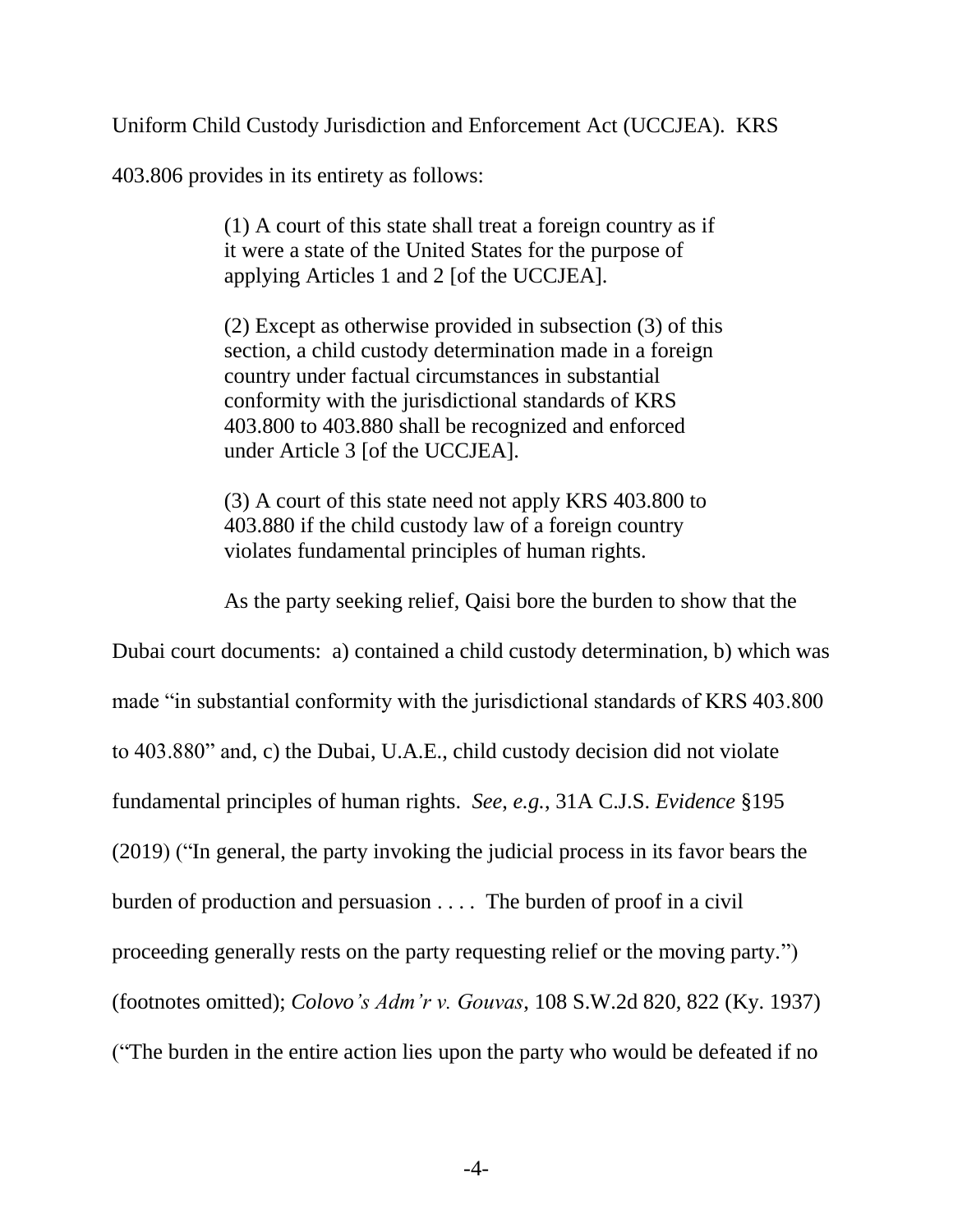evidence were produced on either side."). A failure to make a sufficient showing of any of the statutory mandates ends the inquiry by the family court.

The family court expressed skepticism that the Dubai court documents were child custody determinations. KRS 403.800(3) defines, in relevant part, a "child custody determination" for UCCJEA purposes as "a judgment, decree, or other order of a court providing for the legal custody, physical custody, or visitation with respect to a child. The term includes permanent, temporary, initial, and modification orders."

We agree with the family court that the phrase custody "shall be proved for" Qaisi is ambiguous in the Dubai Courts Document 37/2013. However, when read in conjunction with other sections of the Dubai documents, it is clear that Qaisi has been granted some form of child custody. For example, in addition to saying custody "shall be proved" for Qaisi, Dubai Courts Document 37/2013 also states that Qaisi "shall undertake to enable [Alaeddin] from seeing" the children on Monday and Wednesday evenings and Friday nights. Furthermore, the Dubai Courts Document 154/2016 between the parties provides in relevant part that the children "shall live with the Second Party – their mother – wherever the Second Party lives" and Alaeddin "shall not claim custody until the sons reach the legal age." Therefore, even though the language is at times dissimilar to what a

-5-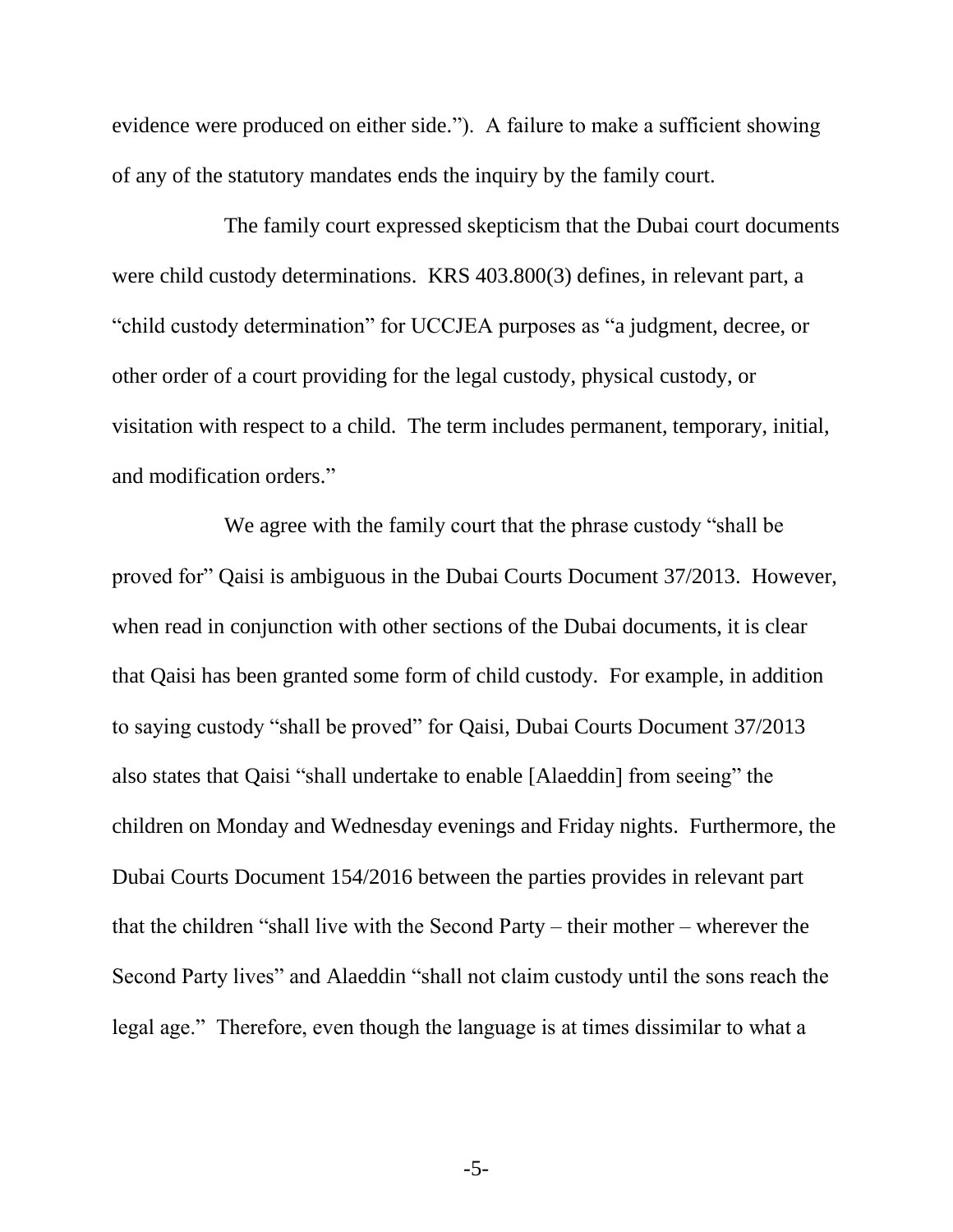Kentucky court would use, we would conclude that the Dubai court rendered some form of a "child custody determination" as a matter of law.

However, Qaisi has not shown that custody determination was made in substantial conformity with the UCCJEA. Simply put, Qaisi has offered no evidence whatsoever as to how the Dubai court reached its custody determination. The meager record in this appeal regarding the specifics of Dubai, U.A.E., law and the procedural history of the custody proceedings in Dubai lead to a host of questions, such as: Were both sides afforded the opportunity to be represented by counsel? Would both Qaisi and Alaeddin have been permitted to appear at all court proceedings? Would both parties have been permitted to call witnesses on their behalf and to cross-examine any witnesses called by the other party? Is the testimony of a wife entitled to the same legal weight as that of a husband? Does Dubai, U.A.E., law mandate awarding custody of young children to their mother and/or older children to their father? Does the language saying Alaeddin cannot "claim" custody until the children reach the (unspecified) legal age mean he is automatically entitled to custody at that time, regardless of whether awarding him custody would be in the best interests of the children? Do Dubai, U.A.E., courts consider the best interests of the children when making child custody determinations?

-6-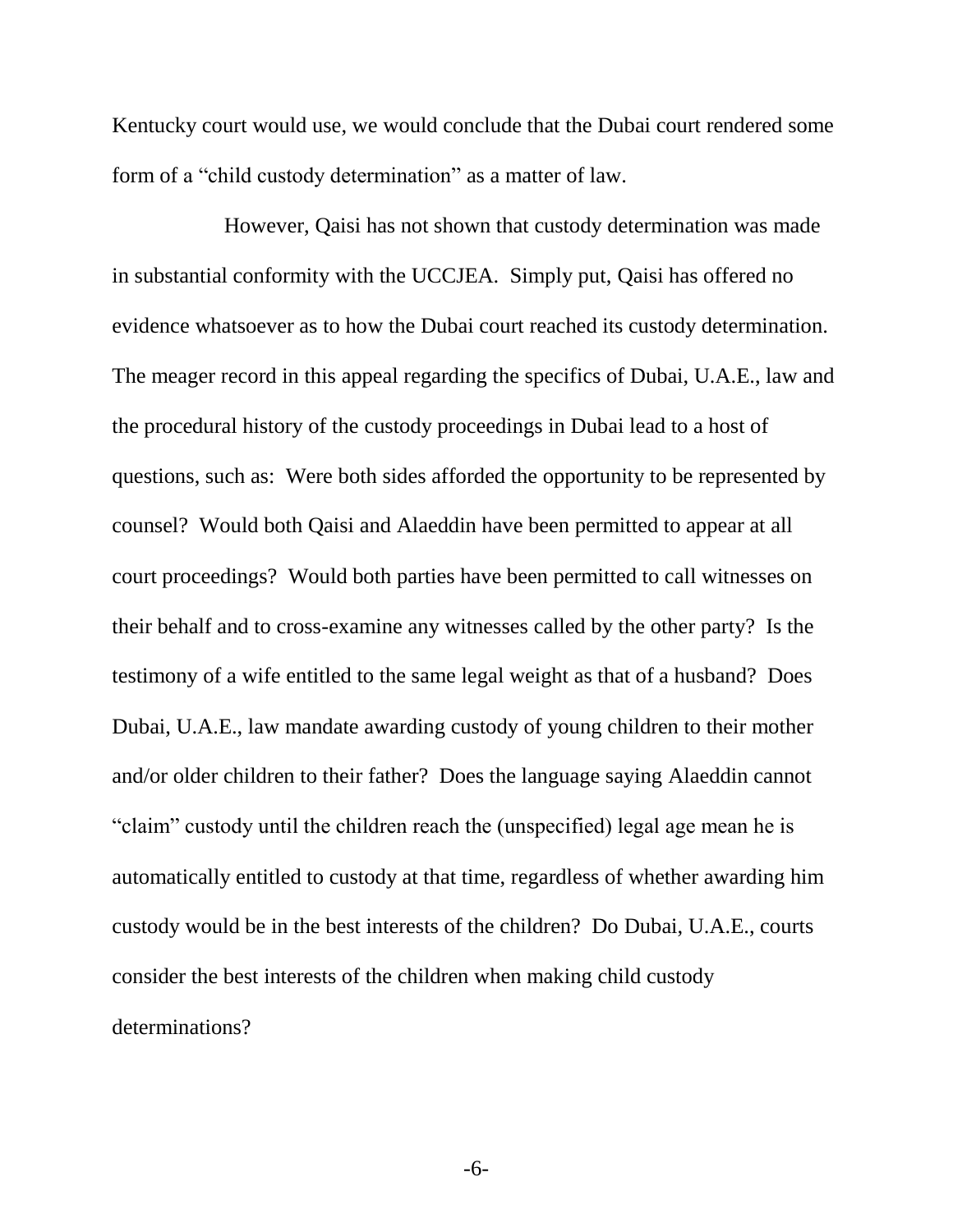We cannot answer those questions with any reasonable degree of certainty because Qaisi has not cited to *any* Dubai, U.A.E., authority nor provided *any* affidavits or similar statements from experts on Dubai, U.A.E., laws. Qaisi did not personally submit an affidavit detailing the Dubai proceedings, nor did she ask the trial court to conduct an evidentiary hearing before ruling. Qaisi's failure to show that the Dubai proceedings were in "substantial conformity" to the UCCJEA is fatal to her petition. Accordingly, we cannot conclude that the family court erred in finding there was insufficient evidence to establish whether Dubai utilized a best interest standard similar to or consistent with Kentucky law regarding child custody. Thus, we must affirm the family court's conclusion and ruling that the Dubai documents presented by Qaisi do not conform with the jurisdictional requirements for Kentucky law in regards to child custody and thus were not entitled to be registered under the UCCJEA.<sup>4</sup>

For the foregoing reasons, the Hardin Circuit Court, Family Court Division's January 26, 2017, Order is affirmed.

ALL CONCUR.

 $\overline{a}$ 

<sup>&</sup>lt;sup>4</sup> This Court has not researched Dubai's child custody laws to determine if they violate fundamental principles of human rights, so we do not reach that issue.